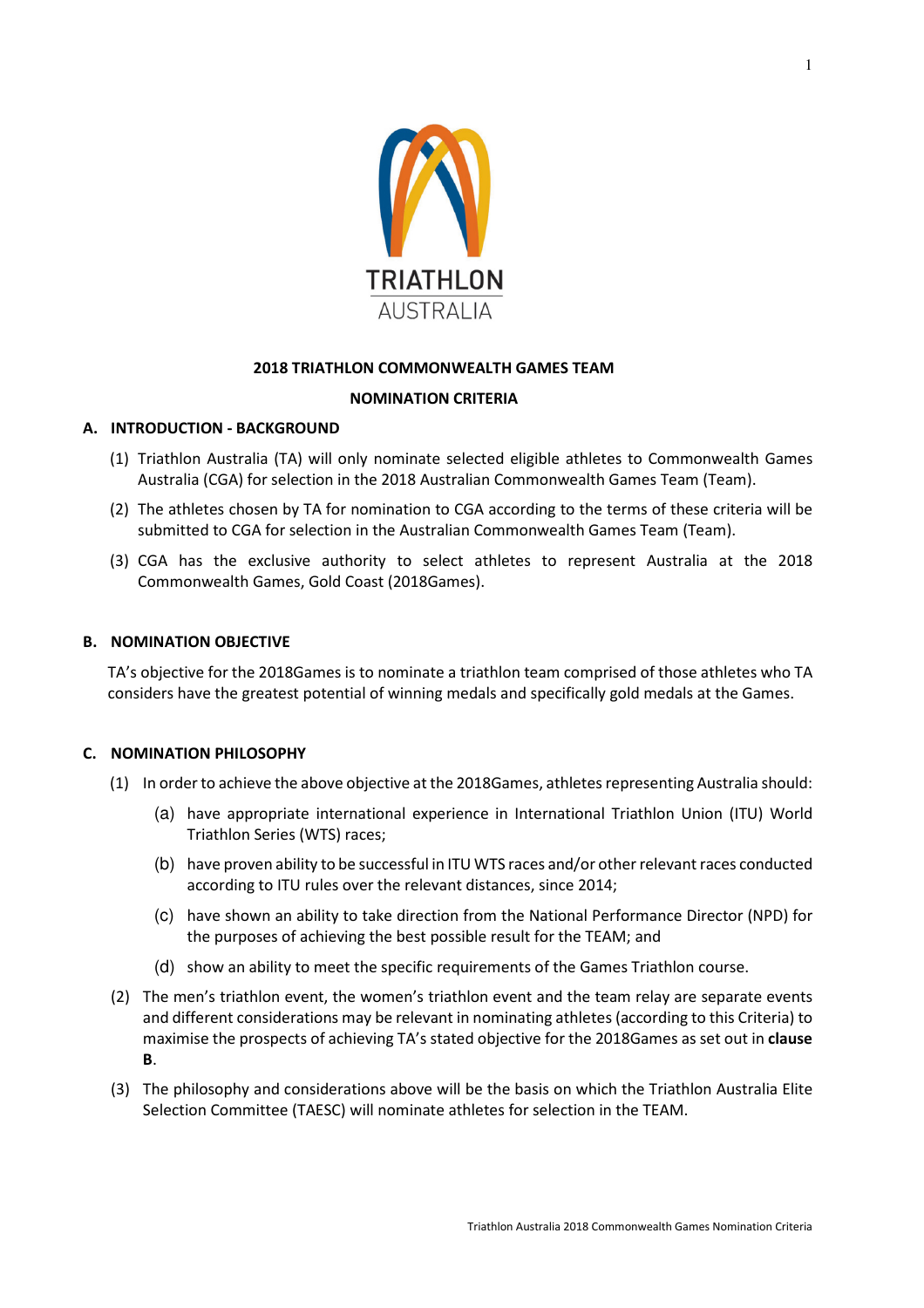#### **D. MAKING NOMINATIONS**

- (1) Final nominations by TA must be received by the CGA by **24th January 2018.** Any nominations received after this deadline (or within such further deadline as the CGA may allow) will be invalid.
- (2) The deadline above for nominations by TA applies irrespective of any deadline prescribed under the Qualification System or by the Organising Committee for the 2018Games.

# **E. ELIGIBILITY FOR SELECTION**

To be eligible for consideration for nomination, an athlete must:

- (1) be an Australian Citizen;
- (2) be a current TA professional licence holder;
- (3) have signed the current TA Athlete Agreement; and
- (4) not have breached any applicable anti-doping policy (including but not limited to, any relevant declaration as required by either TA or the CGA) and have had a sanction imposed which has not been completed;

# **F. NOMINATION OF ATHLETES**

For the purposes of nomination of athletes to the CGA for selection in the TEAM, TA will only nominate:

- (1) eligible athletes: Clause E;
- (2) athletes it genuinely believes have met the requirements described in the Nomination Criteria;
- (3) athletes who have signed the Athlete Nomination Form (including any relevant declarations for example, regarding anti-doping) issued by the CGA from time to time, as advised to TA by the CGA; and
- (4) athletes who, to the satisfaction of TA, have met the requirements for nomination according to the procedure set out in **clause G**.

#### **G. NOMINATION PROCESS**

(1) Number of Australian positions:

The TAESC may nominate a maximum of three (3) male and three (3) female athletes for the TEAM as per the maximum number permitted by the ITU and Commonwealth Games Federation (CGF) Athlete Allocation System.

The TAESC may nominate athletes only where slots are allocated to the CGA.

(2) Athletes can only be nominated via the following:

Automatic nomination; or

Discretionary nomination

#### (3) *Automatic Nomination*

- (a) World Series Triathlon Event: Gold Coast WTS, 8-9 April 2017 ("1st CGQ Event")
	- i. The first eligible athlete (male and female) that finishes in the top ten (10) positions in the 1st CGQ Event will be nominated by TA to the CGA, subject to the athlete satisfying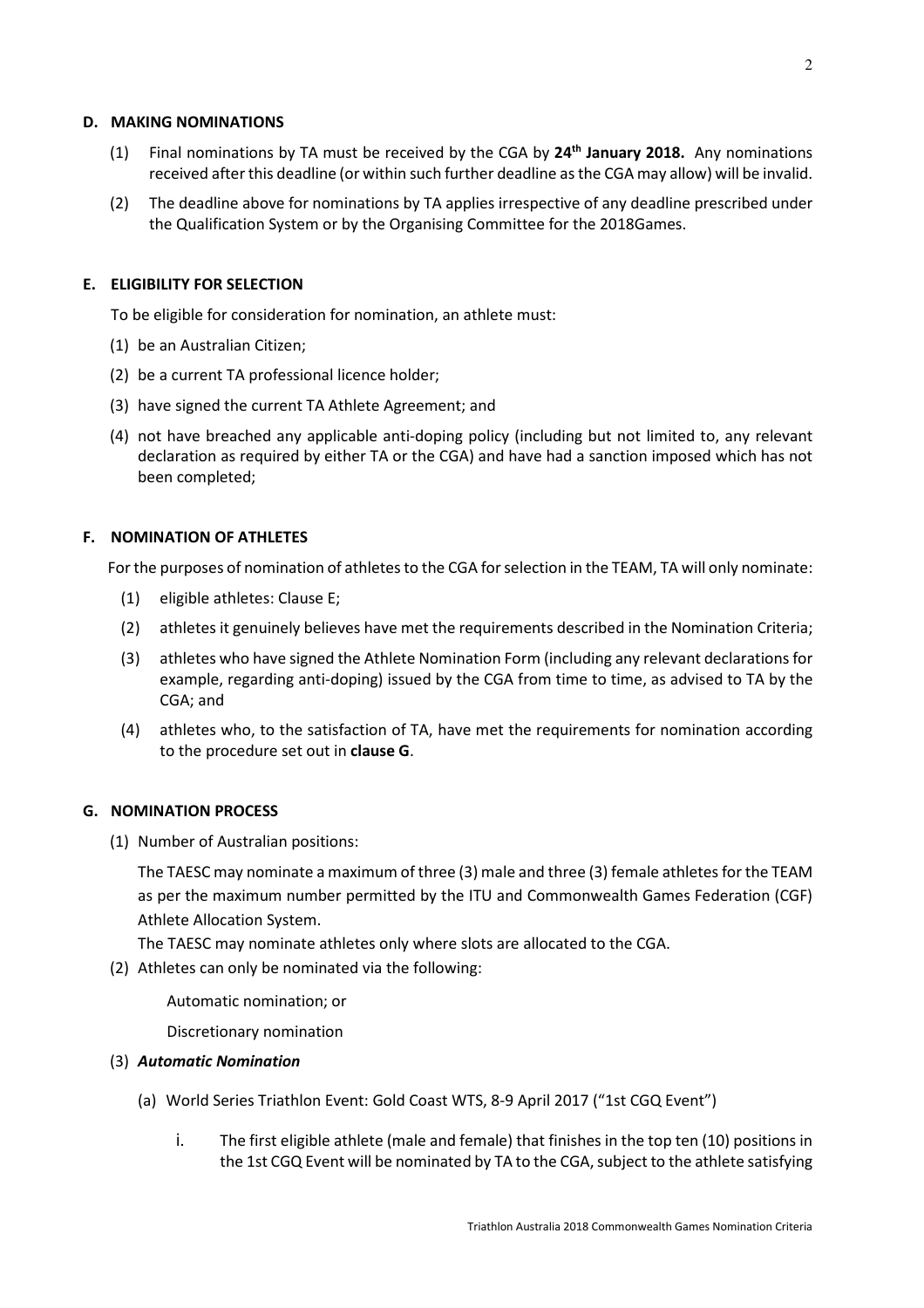and continuing to satisfy the requirements set out in these Criteria, including but not limited to, the requirement to:

- a. follow a training and competition preparation plan for the 2018Games as agreed with the NPD.
- (b) World Series Triathlon Event: Hamburg WTS 15<sup>th</sup> July 2017 (2<sup>nd</sup> CGQ Event")
	- i. The first eligible athlete (male and female) that finishes in the top ten (10) positions in the  $2^{nd}$  CGQ Event (for the removal of any doubt, any athlete that has achieved automatic nomination in the 1<sup>st</sup> CGQ Event is deemed ineligible for the purposes of the 2nd CGQ event and this clause) will be nominated by TA to the CGA, subject to the athlete satisfying and continuing to satisfy the requirements set out in these Criteria, including but not limited to, the requirement to:
		- a. follow a training and competition preparation plan for the 2018Games as agreed with the NPD.

(c) Should the format of either of the CGQ events be altered from a swim/cycle/run format or be altered from the original distances, being 750m swim, 20km cycle and 5km run, the affected CGQ event will be void for the purposes of automatic nomination.

# (4) *Discretionary Nomination*

The remaining Athletes may be nominated to the CGA by TA in accordance with this clause "Discretionary Nomination".

- (a) Without in any way limiting the discretion of TAESC, TAESC may consider the following in relation to any Eligible athlete under consideration for nomination to the CGA:
	- i. Podium results in ITU World Triathlon Series races in the period March 2016 November 2017;
	- ii. Performances in World Triathlon Series races in the period March 2016 November 2017;
	- iii. Performances in races conducted under the ITU rules over relevant distances in the period March 2016 – November 2017;
	- iv. history of results in ITU World Triathlon Series races and "major" Championship races such as the ITU WTS Grand Final, Olympic Games and Commonwealth Games conducted according to ITU rules over the relevant distances since 1 July 2014 up to November 2017; and
	- v. any matter that in the opinion of TA is relevant to achieving TA's objective for the Games: clause B
- (b) The weighting and consideration of the above matters is at the discretion of the TAESC.

# (5) **Finalisation of the List of Athletes to be Nominated**

On or before 13th of November 2017 the TAESC:

- (a) will confirm the nomination of any athlete(s) chosen for Automatic Nomination of clauses **G(3)(a)** and/or **G(3)(b)**; and
- (b) will advise the TA Board of the nominated athletes, identifying those athletes who obtained automatic nomination: clause G(3), and those who obtained nomination via discretion of the TAESC: clause G(4);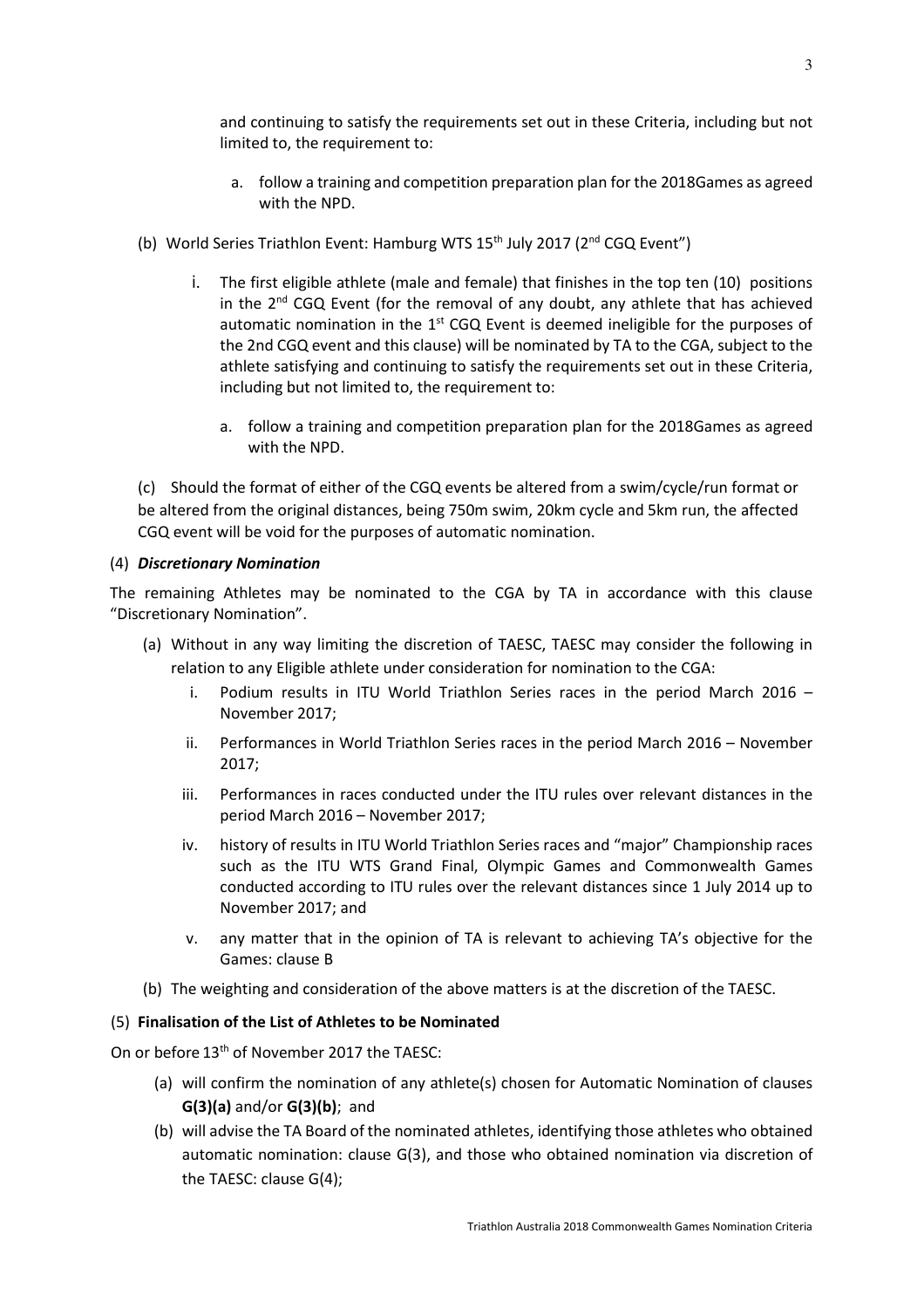#### (6) **Athletes to be chosen for nomination**

On or before 24<sup>th</sup> January 2018 pending the outcome of any appeal in process, the final list of athletes chosen for nomination will be formally nominated by TA to CGA for selection in the TEAM. This will include confirmation that the athlete(s) have met the ongoing obligations under **clause H**.

## **H. NOMINATED ATHLETES SUBJECT TO REVIEW AND SUPERVISION OF THE NPD**

#### **Nominated Athletes subject to review and supervision of NPD**

On being nominated and following nomination to the TEAM as set out in this Policy, all athletes of the TEAM, and Reserve Athletes, will be required to comply with the requirements of this **clause H** to the satisfaction of the NPD.

The requirements are:

### (1) **Competition Plan**

- (a) All athletes nominated must submit a competition plan to the NPD from the date of nomination to the time of the 2018Games.
- (b) Such competition plan must be submitted by no later than one week following nomination and is subject to the approval of the NPD.
- (c) If there is any disagreement between the submitted competition plan and the opinion of the NPD as to appropriate competition, the decision of the NPD will prevail.
- (d) Once an athlete's competition plan has been submitted and approved by the NPD the athlete must follow that plan unless given written approval by the NPD.

#### (2) **Fitness, Injury and Illness Monitoring**

All athletes **must** submit to injury and medical assessment and examinations and fitness monitoring as follows:

- (a) All athletes must provide the name and contact details of their relevant health care professionals (general practitioner, sports medical practitioner and physiotherapist) to the NPD within 14 days of nomination, or such later date as agreed with the NPD;
- (b) All athletes must immediately inform the TA Medical Director of any illness or injury that could impact on the athlete's ability to perform at the level expected of the athlete if selected to participate in the 2018Games;
- (c) Be required to, on reasonable grounds, attend a medical examination at the discretion of the TA Medical Director or the NPD. This medical examination will be at a place and time to be determined by the NPD or the TA Medical Director taking into consideration the athlete's training, travel and competition plans;
- (d) All athletes are required to ensure that all treatment details for injury and illness are updated in a timely manner through the TA Athlete Management System;
- (e) On request from the TA Medical Director an athlete must give permission to any of their nominated health care professionals to discuss and/or disclose confidential information to the TA Medical Director in relation to their health or injury status as relevant to their performance in the Games.

#### (3) **Nominated Athlete assessed as injured or ill**

If an athlete is assessed as injured or ill to the extent that, in the opinion of the TA Medical Director, either of the following circumstances exist: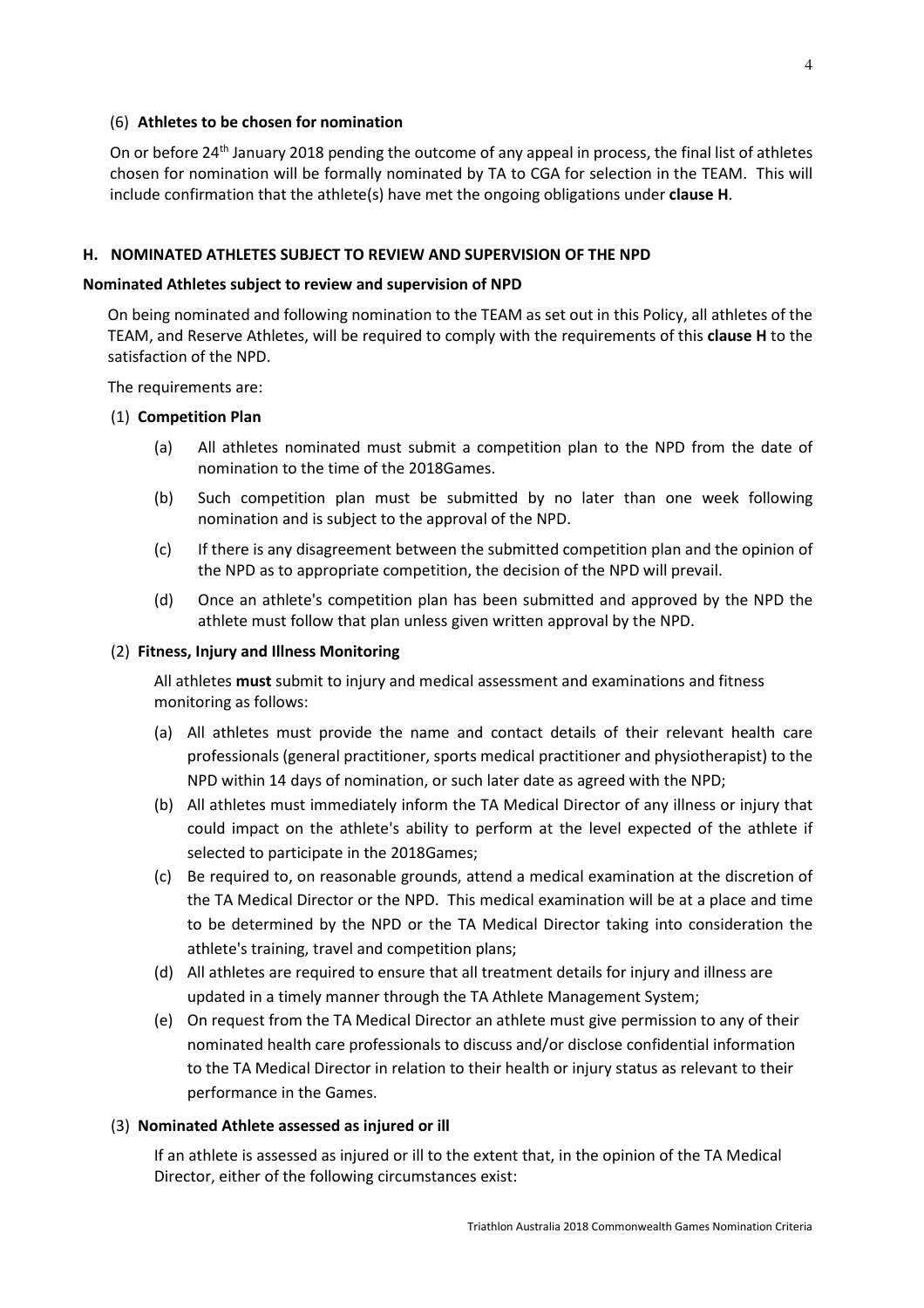- (a) the athlete will not be capable of performing in the 2018Games to the level at which the athlete would be expected to perform if not affected by the illness or injury in question; or
- (b) by competing with the injury and/ or illness at the 2018Games the athlete may suffer an unacceptable risk of reasonable short or long term medical complications;

then the athlete may, at the discretion of the TAESC, be excluded from nomination or from the TEAM, whichever is applicable.

#### (4) **Fitness Assessment**

If the NPD is of the view that an athlete chosen for nomination may, by reason of injury or illness or other circumstances, no longer be capable of achieving the fitness level required by that athlete for participation in the 2018Games that athlete may be required to perform a fitness trial by the NPD.

If a trial is to be held as set out above, it will be at a place and time to be determined by the NPD giving consideration to the athlete's travel, training and competition schedule.

If in the opinion of the NPD the result of any trial conducted according to this **clause H** indicates that the athlete in question will not be capable of performing in the 2018Games, to the level at which the athlete would have been expected to perform at the time when they were nominated then that athlete may, at the discretion of the TAESC be excluded from the list of athletes to be nominated.

### (5) **Non-compliance with Additional Requirements of Clause H**

All nominated athletes must meet the requirements and obligations set out in this **clause H** to the satisfaction of the NPD.

If an athlete does not meet either the requirements or obligations set out in this **clause H** to the satisfaction of the NPD, the TAESC may, at its discretion, remove the athlete from the list of nominated athletes.

# (6) **Consequences of Removal from the List of Nominated Athletes**

If a nominated athlete is excluded from the list under this **clause H(6)** the excluded athlete will no longer be selected in the TEAM.

# **I. RESERVE ATHLETES**

- (a) The TAESC may, in its discretion, identify up to a maximum of two (2) additional athletes of each gender as reserve athletes. Reserves may be ranked by the TAESC and will only be chosen from among eligible athletes.
- (b) Reserve athletes will not be nominated to CGA and therefore will not be part of the TEAM unless they replace a selected athlete.
- (c) The TAESC may exercise its discretion under this **clause I** at any time up until the 20 February 2018.
- (d) If the TAESC exercises its discretion to name a reserve(s), the choice of reserve(s) will be by TAESC Discretion under **clause G(4)**.

# J. **REPLACEMENT OF ATHLETES AFTER NOMINATION BY TA TO THE TEAM**

(a) Should any selected athlete be unable to compete in the 2018Games by reason of injury, illness, or failure to comply with the provisions in clause H of this Policy, then TAESC may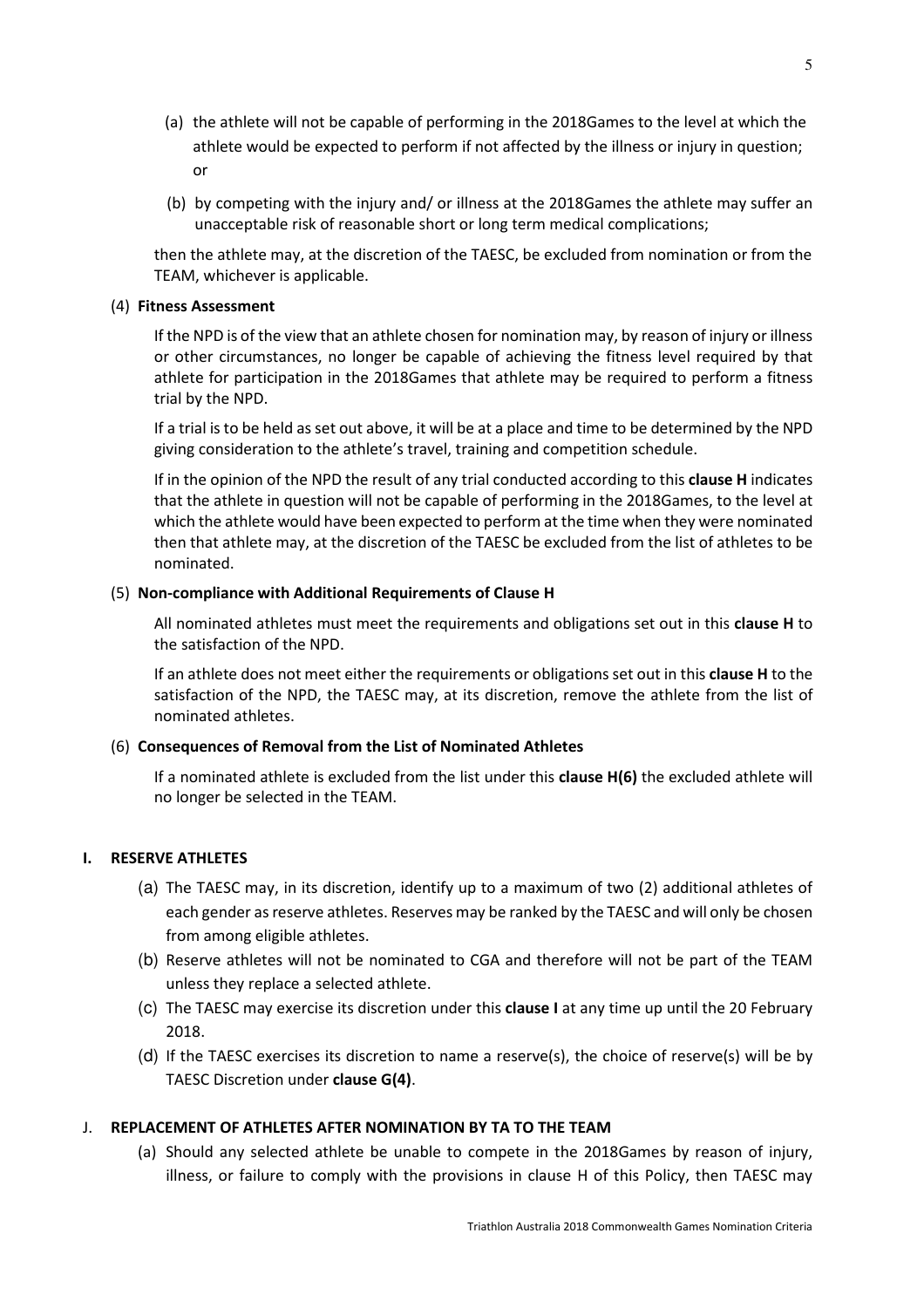nominate a replacement Reserve Athlete to the CGA from the athletes identified by clause I, Reserve Athletes.

- (b) If TA determines that an athlete who has been selected should be replaced by a reserve athlete then:
	- i. the TAESC will choose the athlete to be nominated from the Reserve athletes named by operation of **clause I**. The choice of that athlete(s) will be through TAESC discretion as set out in **clause G(4)**;
	- ii. TA will recommend to CGA that the athlete should be replaced.
- (c) If the CGA (or during the period of Games, the Chef de Mission of the TEAM) determine that the selected athlete should be replaced; then:
	- i. TA may nominate a reserve athlete for selection; and
	- ii. the CGA (or during the period of the Games, the Chef de Mission of the TEAM) may in its absolute discretion select that nominated reserve athlete. In exercising its discretion, CGA will be subject to any conditions that apply in relation to entry for the Games.

# **K. AMENDMENTS TO SELECTION CRITERIA**

This Nomination Criteria may be amended by TA with the prior written approval of the CGA. Any amended Nomination Criteria will be distributed by TA by email and to Categorised athletes and their coaches and/or posted on the TA website.

# **L. APPEALS**

- (1) The Appeals process applicable to the nomination of the TEAM is to be found at: http://www.triathlon.org.au/Assets/Triathlon+Australia+Digital+Assets/High+Performance/Appe als+Policy.pdf
- (2) Any eligible Athlete wishing to appeal against his/her omission from the TEAM must lodge a Notice of Appeal in writing in the form set out at Annexure 1 to the TA Appeals Policy, with the CEO of TA by 5:00pm on the second clear day following the announcement of the nominated athletes as set out in **clause G(5)**. The Notice of Appeal must set out the grounds upon which the appeal is made.
- (3) The sole grounds of any appeal to an Appeals Tribunal are that:
	- (a) that the athlete's omission from nomination was a result of a failure by the TAESC to properly follow and/or implement the process set out in this Policy;
	- (b) the appellant was not given a reasonable opportunity by TA to satisfy the nomination criteria;
	- (c) the nomination decision was affected by actual bias; or
	- (d) there was no material on which the nomination decision could reasonably be based.
- (4) All appeals against non-nomination to the TA Appeals Tribunal or the Court of Arbitration for Sport must be completed on or before **24th January 2018**.